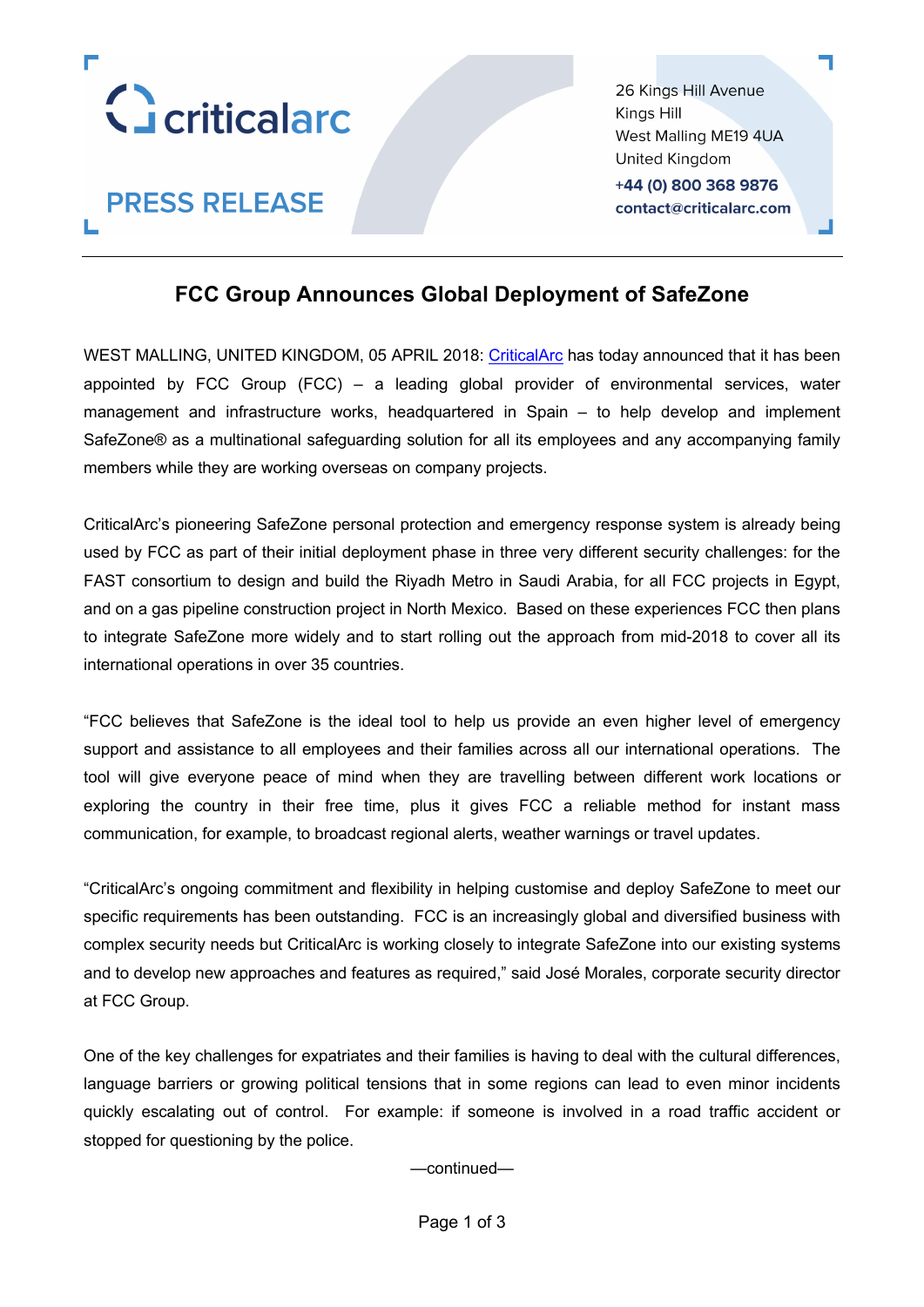

**PRESS RELEASE** 

26 Kings Hill Avenue Kinas Hill West Malling ME19 4UA United Kingdom +44 (0) 800 368 9876 contact@criticalarc.com

SafeZone gives users the ability to call for immediate emergency assistance by simply pressing a button on their mobile phone. They do not need to even say anything, and their phone automatically sends an alert with their exact location details to a centralised control room.

"SafeZone is already extensively used by universities and other further education establishments where the prime objective is to help protect students and staff both on and off campus. However, with FCC this is the first time SafeZone has been specified by a global security team for implementation across multiple geographies and such a diverse range of operational models. FCC's expatriates and their families are much more widely dispersed, and in some regions the company's security assets are not directly under its own control," said Darren Chalmers-Stevens, CriticalArc EMEA managing director.

The initial intention is for FCC to mandate SafeZone for all its own expatriates, but the company is also considering the potential benefits of recommending the tool for use by all personnel working for partner companies involved in FCC-led consortia, joint ventures and the company's other international activities.

For more information on CriticalArc and SafeZone go to www.criticalarc.com or email contact@criticalarc.com.

**—Ends—**

## **Media Contacts**

Tara Farley, CriticalArc PR & Marketing Consultant +44 (0)7785 707714 or e-mail tara@tmfmarketing.com

#### **About CriticalArc**

A global technology innovator, CriticalArc designs and delivers the distributed command and control solution, SafeZone®, which is revolutionising the way organisations manage security and safety operations. Deployed in hours, SafeZone combines complete situational awareness with the mobile control needed for an efficient and coordinated response to incidents from every-day processes and events through to full-scale emergencies.

Headquartered in Sydney, Australia, CriticalArc has offices and operations in the UK and North America providing an international delivery capability and reach. For more information on CriticalArc and SafeZone, please go to www.criticalarc.com, email contact@criticalarc.com or telephone +44 (0) 800 368 9876.

## **Social Media**

Facebook: https://www.facebook.com/safezoneapp LinkedIn: https://www.linkedin.com/company/criticalarc

## **About FCC Group**